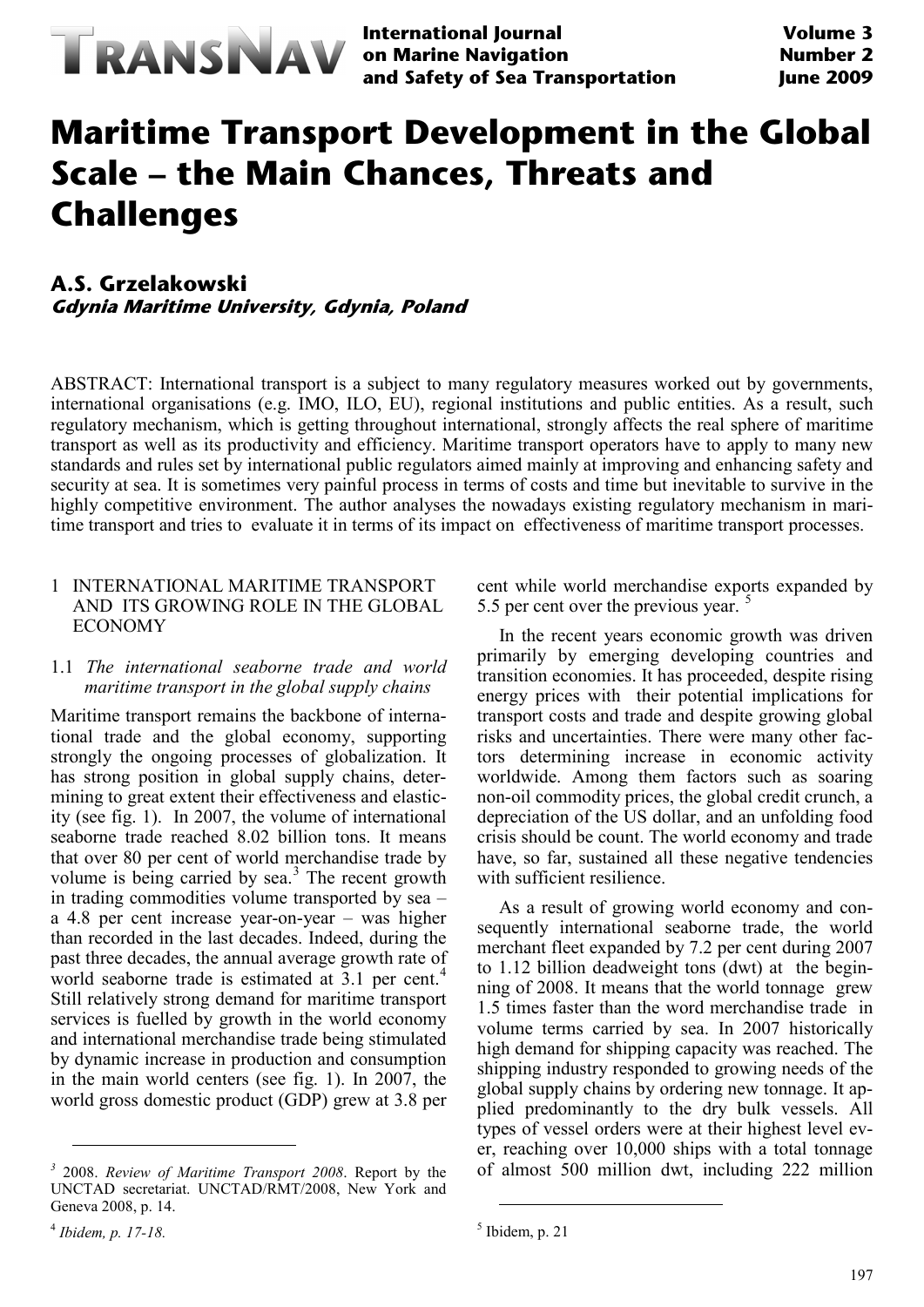dwt of dry bulk carriers. $6$  Such a huge influx of new tonnage into the world fleet over recent years has contributed to the decrease in the average age of the world fleet to 11.8 years. This tendency, despite the ongoing global financial and economic crisis will be continued in the next years.

It is to some extent a result of very high dynamic of growth in container shipping. The world containership fleet reached in mid of 2008 approximately 13.5 million TEUs, of which 11.5 million TEUs were on fully cellular containerships. This fleet includes 54 containerships of 9,000 TEU and above, which are operated by five companies: CMA CGM , COSCON and CSCL, Maersk and MSC.



Figure 1. International maritime transport in the global logistics supply chains

#### 1.2 *The main tendencies and occurrences in the development of maritime transport in the global scale*

Characteristic feature of the contemporary maritime transport, as far as vessels' ownership is concerned, is very high concentration of the world tonnage in a relatively small group of countries. As of January 2008, nationals of the top 35 ship owning countries

together controlled 95.35 per cent of the world fleet. It is a slight increase over the previous year figure. All external factors unequivocally indicate that such tendency will gradually go ahead in the next years, partially as an effect of still growing international competition and already achieved position of the main shipping countries (economies of scale). Greece continues to maintain its predominant position, followed by Japan, Germany, China, and Norway; together, these five countries hold a market share of 54.2 per cent.

Due to the still ongoing flagging out practices in the world scale, the controlled by nationals of the ship-owning countries tonnage is, however, spread in second and many open and international registers run by foreign countries, so called *flag of convenience.* Due to that, 32 per cent of the Greek controlled fleet use the national flag, versus 68 per cent using foreign flags. The Japanese-controlled fleet is 93 per cent foreign flagged. The German-controlled fleet uses a foreign flag for 85 per cent of it tonnage. More than half of the German controlled fleet is comprised of containerships (50.7 million dwt). As regards the Norwegian-controlled fleet with 46.9 million dwt, which still maintaining its fifth- place ranking. 69.7 per cent of this tonnage, is registered under a foreign flag, and the remaining 30.3 per cent mostly under the Norwegian International Ship Register (NIS). The Chinese-controlled fleet is 40 per cent registered in China, versus 60 per cent that uses a foreign flag.

The 35 economies with the largest fleets registered under their flag account for 1,033 million dwt, corresponding to 92.42 per cent of the world fleet. The top 5 registries together account for 49.3 per cent, and the top 10 registries account for 69.5 per cent of the world's dwt. It means that the level of concentration of worldwide flagged out tonnage and reregistered in the countries running open, international ships registers is almost similar to the group of main ship-owning (controlling) countries.

The 10 largest open and international registries that cater almost exclusively to foreign-controlled ships are Panama, Liberia, the Bahamas, the Marshall Islands, Malta, Cyprus, the Isle of Man, Antigua and Barbuda, Bermuda, and Saint Vincent and the Grenadines. Although they are in principle open to vessels from practically any country, most of them in fact specialize in some countries of ownership, or in certain vessel types.  $8$  Among the top 35

-

<span id="page-1-0"></span> $6$  The tonnage of dry bulk ships on order at the end of 2007 was 12 times higher than it was in June 2002; since mid-2007, dry bulk orders outstrip those for any other vessel type. See: *Review of Maritime Transpor 2008t.* Op. cit., p. 45,

<span id="page-1-2"></span><span id="page-1-1"></span> $7$  Twelve of them have a capacity of more than 10,000 TEU; these include eight 12,508 TEU ships owned and operated by Maersk, and four vessels of 10,000 to 10,062 TEU, owned and operated by COSCON. Comp. *Review of Maritime Transport*. Op. cit., p. 45,

<sup>8</sup> E.g. more than half the tonnage registered in Antigua and Barbuda is on containerships, mostly from German owners. The registries that cater mostly for dry bulk carriers are Bermuda, Cyprus, Malta, Panama and Saint Vincent and the Grenadines; Panama alone accounts for 33.3 per cent of the world dry bulk tonnage, mostly from Japanese owners. Oil tankers account for the largest tonnage in the registries of the Bahamas,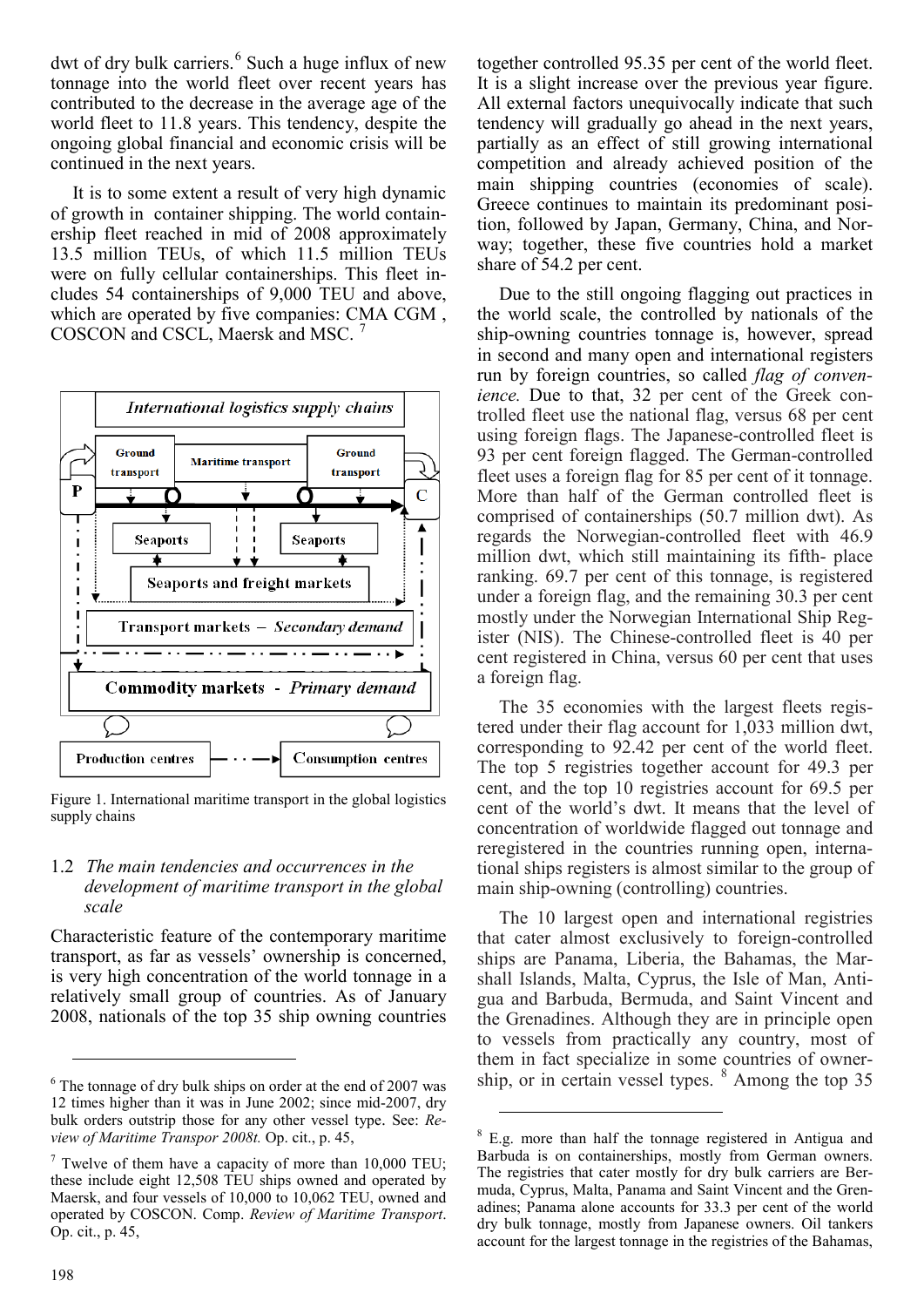registries, 15 cater almost exclusively for nationals of their own country. They are e.g. Greece, China, the Republic of Korea, India, Germany, Japan, Italy and the United States. A low participation of foreign-controlled tonnage may be due to two reasons. First, the country's laws may not allow for the use of its national flag if there is no adequate "genuine link" between flag and ownership. Second, although the country's registry might in theory be open to foreigners, its tax or employment regime or other regulations may make the registry unattractive to foreign ship owners. Finally, among the top 35 flags of registration, there are three "second" or "international" registries, i.e. registries that allow for the use of the national flag, albeit under conditions that are different from those applicable for the first national registry. They include notably the Norwegian International Ship Register (NIS), the Danish International Register of Shipping (DIS), and the French International Register (RIF). While the DIS is almost only used by Danish-controlled ships, both the NIS and the RIF also cater to some foreign-controlled tonnage.

The above indicated tendencies noticed in the international maritime transport on its supply- and demand side as well as in its contemporary existing regulatory mechanism, especially relating to merchant fleet distribution on the basis of tonnage ownership (real control) and vessels registration ( fleet management ), have great impact on world fleet operational productivity and its effectiveness. As maritime transport constitutes very important link in global supply chains, servicing the primary markets (see fig. 1), such trends and tendencies have to influence significantly efficiency and elasticity of logistics supply chains and the international seaborne trade. To examine the scope and intensity of their impact on secondary and primary markets use by global supply chains, indices of operational productivity for the world fleet need to be analyzed.

The main indexes of this kind are defined in tons and ton-miles per deadweight ton (dwt).<sup>[9](#page-2-0)</sup> They show the still changing relations between the growth in the supply of tonnage and the growth in total seaborne trade as well as in ton-miles performed by the world fleet, which corresponds with a distance one ton was carried over. Consequently, as the growth in the supply of the fleet outstrips the growth in total seaborne trade (it befell e.g. in 2007) the tons of cargo carried per deadweight ton (dwt) decreases. In 2007 the global average of tons of cargo carried per dwt of cargo carrying capacity was 7.7 (see tab. 1) ; in

-

other words, the average ship was fully loaded 7.7 times during that year. During the same year, the ton-miles performed per deadweight reached 31.6; thus, the average dwt of cargo carrying capacity transported one ton of cargo over a distance of 31,600 nautical miles in 2007, i.e. 87 miles per day.

Table 1. Operational productivity of the total world fleet in the period  $1970 - 2007$  (selected years)

| Year | Tons carried<br>per dwt | Thousands of ton-miles<br>performed per dwt |
|------|-------------------------|---------------------------------------------|
| 1970 | 7.9                     | 32.7                                        |
| 1980 | 5.4                     | 24.6                                        |
| 1990 | 6.1                     | 26.0                                        |
| 2000 | 7.5                     | 29.7                                        |
| 2006 | 8.0                     | 32.8                                        |
| 2007 | 77                      | 31.6                                        |

Source: Calculations on Lloyd's Register-Fairplay, Fernleys *Review and Review of Maritime Transport 2008*, p. 61.

The indices of operational productivity of the world fleet presented in tab. 1 indicate that it varies significantly on the yearly basis. It is a result of freight markets dynamic which reflects the perpetual changing in supply and demand for shipping services (fig. 1) and indirectly is connected with the level of overcapacity generated by shipping operators accomplishing a strategy of flexible and efficient demand fulfillment on the highly competitive freight markets. The level of world tonnage overcapacity ( tonnage oversupply ) presents tab. 2.

Table 2. Tonnage oversupply in the world shipping in selected years (percentages).

|                                                                    |  |  | Year 1990 2000 2004 2005 2006 2007  |  |
|--------------------------------------------------------------------|--|--|-------------------------------------|--|
|                                                                    |  |  | $9.7$ $2.3$ $0.7$ $0.7$ $1.0$ $1.1$ |  |
| $\Omega$ arms a $\Omega$ - Flake match and data measured L. $I112$ |  |  |                                     |  |

Source : Elaborated on data presented *by Lloyd's Register* – *Fairplay* and *Lloyd's Shipping Economics* as well *Review of Maritime Transport 2008*. p. 65

Explaining the changing operational productivity in the world tonnage, it is worthy to note too, that ship operators usually in response to high oil prices, are interested in reduction the service speeds of their vessels, thus saving fuel. Such a strategy was typical for shipping operators, e.g. especially in liner shipping in 2007. However, with lower service speeds, more vessels are required on a given route, which on one hand helps to reduce overcapacity, while at the same time leading to a reduced operational productivity. Capacity constraints and congestion at ports also have a negative impact on the fleet's productivity, as ship capacity is tied up while queuing. All these factors stemming from primary and secondary markets ( $fig. 1$ ) – their dynamic and forms of existing connections have influenced the level of operational productivity of the world merchant fleet.

the Isle of Man, Liberia and the Marshall Islands. Comp. *Review of Maritime Transport 2008*. Op. cit., p. 62,

<span id="page-2-0"></span><sup>&</sup>lt;sup>9</sup> Grzelakowski A. S., Transport morski w gospodarce światowej. *"Przegląd Komunikacyjny*" 2008 No. 12, p. 6-7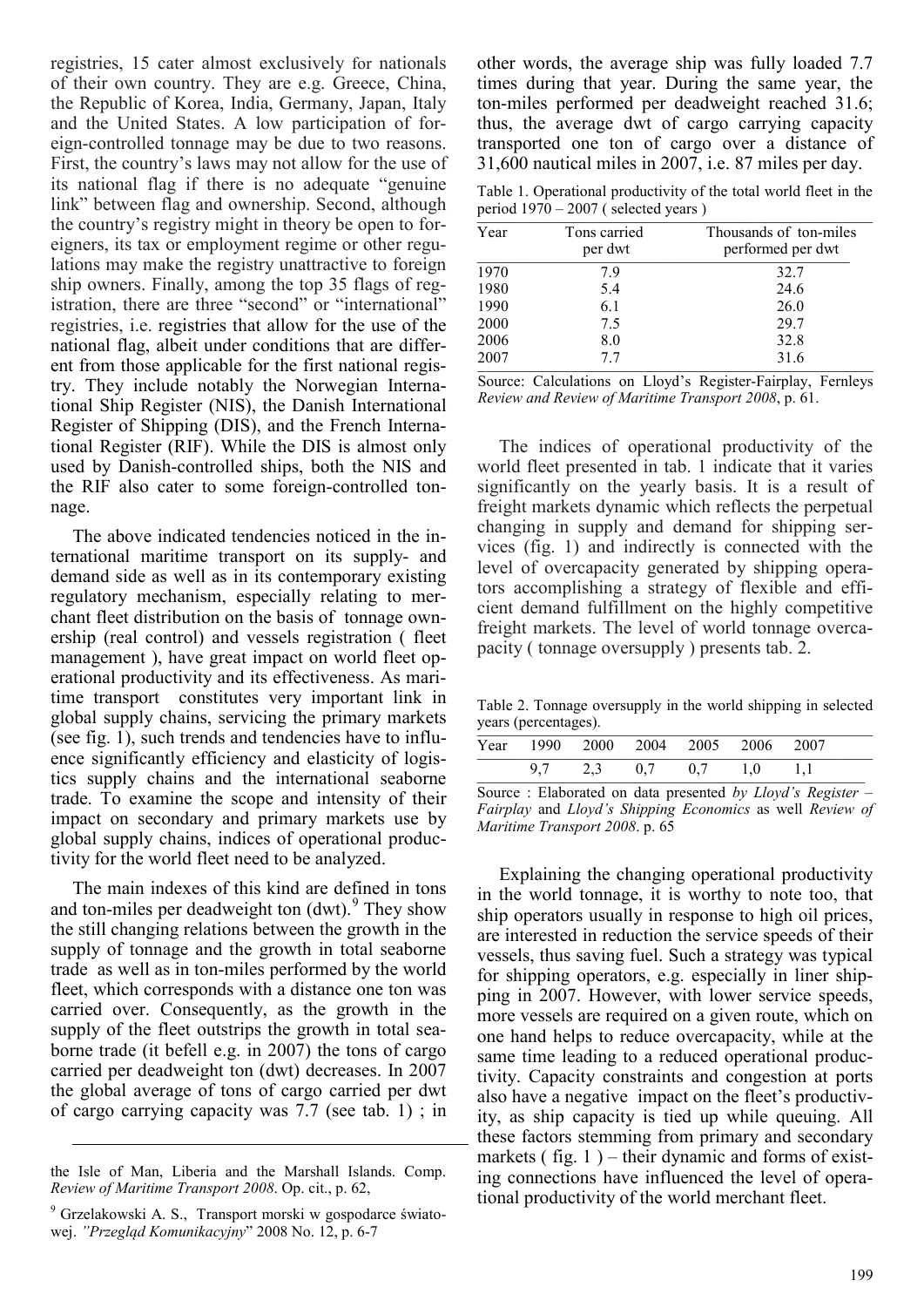Eventually, as regards world maritime transport development and global tendencies viewed in that sector of the world economy, it is necessary to emphasise that it generates costs to shippers, i.e. exporters and importers of goods carried by sea, hence determining to some extend the final commodities' prices in overseas consumption centers. Total transport costs implicating costs of carriage goods on sea routes, contribute significantly to shaping the volume, structure and patterns of trade as well countries' comparative advantages and trade competitiveness (see fig. 1). $^{10}$  $^{10}$  $^{10}$ 

The share of global freight payments in import value has reached on the average 5.7 per cent in the world scale in the recent five years.<sup>[11](#page-3-1)</sup> It was higher than it the previous years due to the fact that the rate of increase in the world total value of imports (*c.i.f*) was more than two times lower over the foregoing years than the growth rate of total freight paid for transport services. Developing countries and economies in transition have recorded the highest freight costs. Freight costs expressed as a percentage of the value of imports for both country groups, have reached almost 8.0 per cent, while developed countries have the lowest freight costs, which are estimated at ca. 5.1 per cent of the value of imports in last two years. It is a result of still existing significant diversification in the commodity structure of external trade between well and less developed countries.

While bulk trade, including tanker and dry cargo dominates world seaborne trade, containerized trade, as a fast growing market segment, is at the heart of globalized production and trade. Containerized goods are mostly manufactured goods, which tend to have higher value per volume ratios than bulk cargoes - like oil and other commodities - and travel longer distances, as they are sourced more globally.[12](#page-3-2) Given their higher value, on average, transport costs on valorem basis matter less for high value goods than low value raw materials. Therefore, if higher transport cost were to lead to regionalization, lower value manufactured goods (clothing, textile) would likely be much more affected than higher value goods or goods, the production of which involves significant capital or start up costs. $^{13}$  $^{13}$  $^{13}$ 

Higher transport costs are of more relevance for bulk cargo. To minimize the incidence of transport costs on low-value/high-volume goods, importers of bulk cargo are more likely to source from nearby providers. For example, oil requirements in the Americas are more likely to be sourced from locations such as South America or Mexico or, in Asia, from neighbouring Asian oil exporting countries.<sup>[14](#page-3-4)</sup>

Future developments in transport costs, production and trade patterns will depend, *inter alia,* on: a/ the rise in oil prices and other relevant factors including the potential for substitution of oil by more affordable alternative sources of energy; b/ the share of transport costs in the overall production costs; c/ whether shifting production closer to the market is cost efficient, i.e. whether transport cost savings outweigh the potential rise in production costs (wage differentials, cost of energy used in production, environmental regulation) and, importantly, d/ the type of goods traded/ transported (e.g. bulk or manufac-tured), their value, weight, handling requirements.<sup>[15](#page-3-5)</sup>

#### 2 REGULATORY MECHANISM OF THE INTERNATIONAL MARITIME TRANSPORT

#### 2.1 *The main forms, mechanisms and instruments of maritime transport regulation in the global scale*

The above indicated tendencies and occurrences typical for this link of international maritime supply chains stem from many factors influencing this sector of the world economy. Among them the most important one is a regulatory system of the maritime transport, that in short, mid and long term plays a steering role of its real sphere. In illustrative form its structure and character presents fig. 2.

The regulatory sphere (system) of maritime transport consists of two subsystems, i.e. public, central subsystem and autonomous, market subsystem (fig, 2). The first one, basing on public regulatory mechanism, comprises in fact maritime transport policy, being regarded as domestic (national) and international regulatory instrument of the real sphere in maritime transport sector. The role of internation-

-

<span id="page-3-0"></span><sup>10</sup> Ports and International Transport Costs *.UNCTAD Transport Newsletter* No. 31, March 2006 and Recent Trends in Liner Shipping Freight Rates.*Transport Newsletter* No. 24, June 2004, Hummels D., Transportation Costs and International Trade in the Second Era of Globalization, *Journal of Economic Perspectives.* Volume 21, Number 3, 2007, p. 131- 154;

<span id="page-3-3"></span><span id="page-3-1"></span><sup>&</sup>lt;sup>11</sup> See: *Review of Maritime Transport 2007*. UNCTAD. New York and Geneva 2007, p. 11.

<span id="page-3-5"></span><span id="page-3-4"></span><span id="page-3-2"></span> $12$  In 2006, the share of manufactured goods exported globally amounted to over 70 per cent of the value of world exports (\$8.2 trillion out of a total of \$11.5 trillion). Comp. World Trade Organization (WTO), Statistics Database, Merchandise Trade by Commodity, 2006 (www.wto.org).

<sup>&</sup>lt;sup>13</sup> Korinek J., Clarifying Trade Costs in Maritime Transport, Working Party of the Trade Committee, OECD, 25 April 2008

<sup>14</sup> See Rohter, L, Shipping Costs Start to Crimp Globalization*, International Herald Tribune*, 2 August 2008:

<sup>&</sup>lt;sup>15</sup> UNCTAD/TC/WP(2008)10, Limão N. and Venables A J., Infrastructure, Geographical Disadvantage, Transport Costs and Trade, *Journal of Economic Literature*,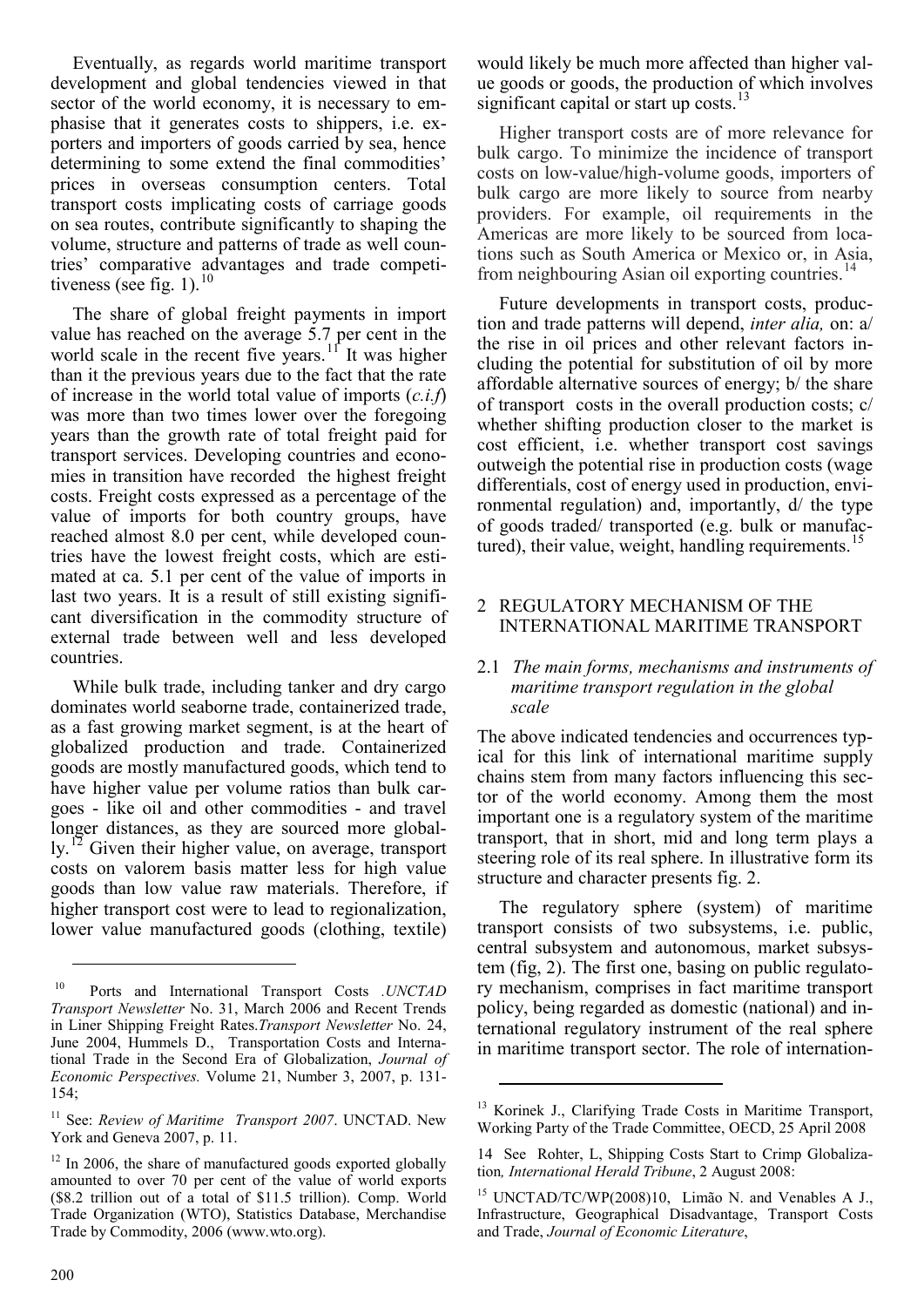al maritime transport policy formed by international organizations (IMO, ILO, WTO, ISO) as well as many regional and sub-regional organizations, institutions, associations, entities etc., such as EU, ES-CA, EASA, EMSA, etc.) has been absolutely dominant in the public regulatory mechanism in recent years. It is due to the fact, that maritime transport is one of the most internationally oriented transport modes. It operates in the global scale and generates global challenges and threats (maritime accidents, oil spillage, waste disposal at sea, etc.) which can be solved only by international organizations launching binding international standards and norm with respect to widely perceived safety at sea and security issues.



Figure 2. The regulatory mechanism of the international maritime transport

The regulatory sphere (system) of maritime transport consists of two subsystems, i.e. public, central subsystem and autonomous, market subsystem (fig, 2). The first one, basing on public regulatory mechanism, comprises in fact maritime transport policy, being regarded as domestic (national) and international regulatory instrument of the real sphere in maritime transport sector. The role of international maritime transport policy formed by international organizations (IMO, ILO, WTO, ISO) as well as many regional and sub-regional organizations, institutions, associations, entities etc., such as EU, ES-CA, EASA, EMSA, etc.) has been absolutely dominant in the public regulatory mechanism in recent years. It is due to the fact, that maritime transport is one of the most internationally oriented transport modes. It operates in the global scale and generates global challenges and threats (maritime accidents, oil spillage, waste disposal at sea, etc.) which can be solved only by international organizations launching binding international standards and norm with respect to widely perceived safety at sea and security issues.

 Beside international maritime policy, the real sphere in this transport sector, being a domain of thousands shipping operators, acting in global scale on the one hand but on the other being nationals of many shipping countries with their own economic interests in maritime transport development, has to be regulated by domestic public body (governments) in line with its national objectives. However, these objectives need to respect international maritime standards applying to technical, social, economic and environmental standards in shipping industry. Hence, nowadays the real magnitude of national transport policy is peripheral and in practice limited to those areas of regulatory mechanism which are actually outside international interests (taxation, registration fees, etc.).

 Irrespective of public regulation, the real sphere of maritime transport is a subject of autonomous regulatory mechanism, i.e. mainly market mechanism (fig. 2). It is key driving force for supply and demand side, influencing short and long term behavior of shipowners and shippers in terms of operational and strategic decision making. Market mechanism is regarded as a dominant resources allocation instrument in maritime transport, which in fact determines demand distribution and its allotments to particular shipping operators and in the end defines their competitive position (competitive advantage), economic effectiveness and finally their financial yields.

Due to the significant demand fluctuations resulting from primary markets, the freight shipping market mechanism is very dynamic, influencing considerable demand and supply price elasticity. It is generally relatively low (lower in liner shipping sector than in irregular – tramp shipping), being in fact partially determined by the price elasticity of demand for commodities transported by sea. Primary markets – their dynamic on the supply and demand side – being serviced by maritime transport - to great extent assign demand fluctuation on secondary freight markets and in that way determine their dynamic. It applies to other markets as well, that usually have great impact on freight markets and can significantly indirectly influence the strategies of shipping operators in the global scale, changing their costs and incomes as well as their competitive advantages.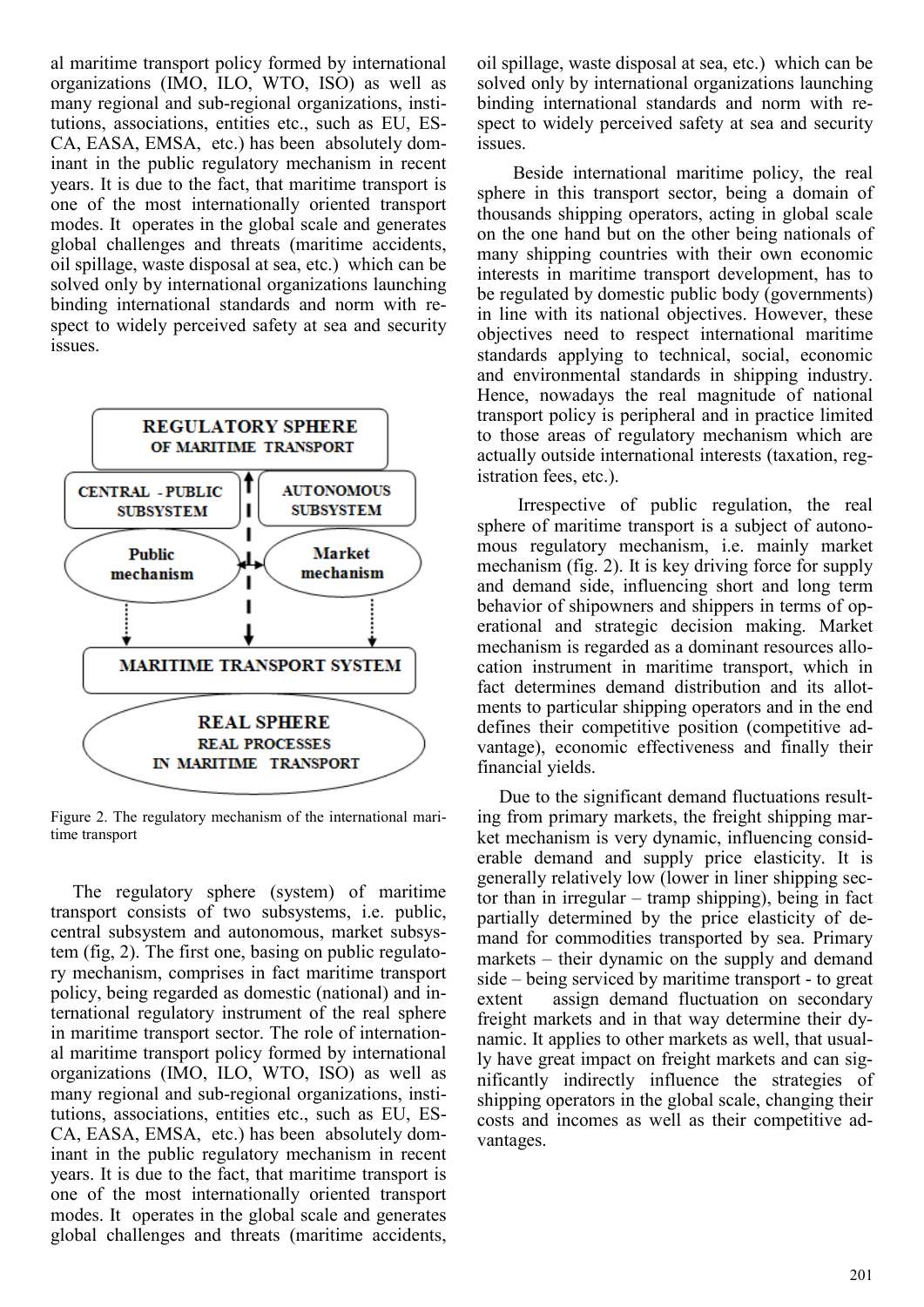#### 2.2 *Freight markets as an autonomous regulatory mechanism in the international maritime transport*

As it was earlier mentioned, market mechanism regulates the real processes in the maritime transport sector in short- mid- and a long run, influencing subsequently the behavior of shipowners and their decision making processes (market choices). Its impact on the real sphere in the global maritime transport was especially pronounced in recent two years, in that period, when bunker prices exploded, changing the previous cost structure dramatically to shipowners' disadvantage. These market changes and the forms of ship operators' reactions against such global market events, are presented below.

Fuel costs determine indirectly trade costs, as direct transport costs in the form of freight rates constitute, as earlier indicated, a fraction of the entire trade transaction costs. Maritime freight rates themselves are determined by many other factors, such as trade imbalances, economies of scale, levels of competition, port infrastructure, type and value of the goods traded etc. When ship bunkering prices in Rotterdam were 83 per cent higher in June 2008 than in June 2007, and the bunkering bills of major shipping lines were on average 67 per cent higher in the first quarter of 2008 than in the first quarter of 2007, fuel costs grew significantly, being estimated to account for more than half of the overall operating costs of a shipping company at that time. [16](#page-5-0) According to Germanischer Lloyd, by November 2007, fuel accounted for 63 per cent of the operating costs of an 8,000-twenty-foot-equivalent-unit (TEU) container ship. It should be noted, however, that, because of the abundance of fuel oil in the world's major bunkering ports, ship bunker prices luckily did not hit the record levels of crude oil prices.

At such conjuncture shippers were trying to ensure that containers are fully loaded, and they are using more cross-docking and intermodal rail. $^{17}$  $^{17}$  $^{17}$  These strategies are not only offsetting high energy costs, but are also used to obtain more efficiency and longterm sustainability from their distribution networks. As a result, no mechanism is in place to deflect the full effect of rising prices from maritime transport end users.

The maritime industry can, however, take action to avoid spiraling freight rates. The industry has already reacted to rising oil prices by reducing sailing speeds and by reorganizing services. It is estimated that a 10 per cent reduction in speed can lead to a 25 per cent reduction in fuel consumption.<sup>[18](#page-5-2)</sup> According to Hapag-Lloyd, although a lower speed implied "longer voyages, extra operating costs, charter costs, interest costs and other monetary losses, slowing down still paid off handsomely".

Additionally, the shipping industry has been investing in more fuel-efficient technologies (hull design, propulsion, engines) and alternative energy sources. More recently, wind energy is attracting attention with giant kites being tested on some freighters (e.g. MV Beluga SkySails). By using the Sky-Sails system, a ship's fuel costs can be reduced by 10 per cent to an annual average of 35 per cent, depending on wind conditions. Under optimal wind conditions, fuel consumption can temporarily be re-duced by up to 50 per cent.<sup>[19](#page-5-3)</sup> While the shipping industry may in some cases be able to absorb raising costs without passing them on to shippers, in general, cost- recovery measures in the form of bunker adjustment factor ( BAF ) charges are introduced.

Moreover, new opportunities to realize savings in transport costs may emerge in the context of global warming. The effect of rising oil prices and transport costs may be offset by savings that could be derived from full-year operation of the Northern Sea Route and the opening of the Northwest Passage.

The shortcuts offered by the new shipping lanes would cut transport costs and therefore benefit globalization and create further competition with existing routes such as the Panama and Suez canals. The Northwest Passage would offer a new route between Europe and Asia that is 9,000 km shorter than the Panama Canal route and 17,000 km shorter than the Cape Horn route. Taking into account canal fees, fuel costs, and other relevant factors that determine freight rates, the new trade lanes could cut the cost of a single voyage by a large container ship by as much as 20 per cent, from approximately US\$17.5 million to US\$14 million and would save the ship-ping industry billions of dollars a year.<sup>[20](#page-5-4)</sup> The savings would be even greater for very large vessels that are unable to fit through the Panama and Suez canals

-

<span id="page-5-2"></span><span id="page-5-0"></span><sup>16</sup> Benamara H., Valentine V., Fugeza M., Fuel prices, transport costs and the geography of trade. *UNCTAD Transport Newsletter.* Trade Logistics Branch. No. 39, Second Quarter 2008, p. 5-6.

<span id="page-5-4"></span><span id="page-5-3"></span><span id="page-5-1"></span><sup>17</sup> See: Weak dollar helps push bunker prices back to record levels. Lloyd's Ship Manager, May 2008 and DiBenedetto B. Fuel burn: Rising energy costs are spurring companies to reevaluate supply chains. The Journal of Commerce Online. 18 June 2008.

<sup>18</sup> Kirschbaum E. Harnessing kite power to a ship. International Herald Tribune. 20 January 2008.

<sup>&</sup>lt;sup>19</sup> Additional information on SkySails systems and MV Beluga SkySails can be found at

http://www.skysails.info/index.php?L=1.

<sup>20</sup> Benamara H., Valentine V., Fugeza M., Fuel prices, transport costs and the geography of trade. Op.cit., p. 8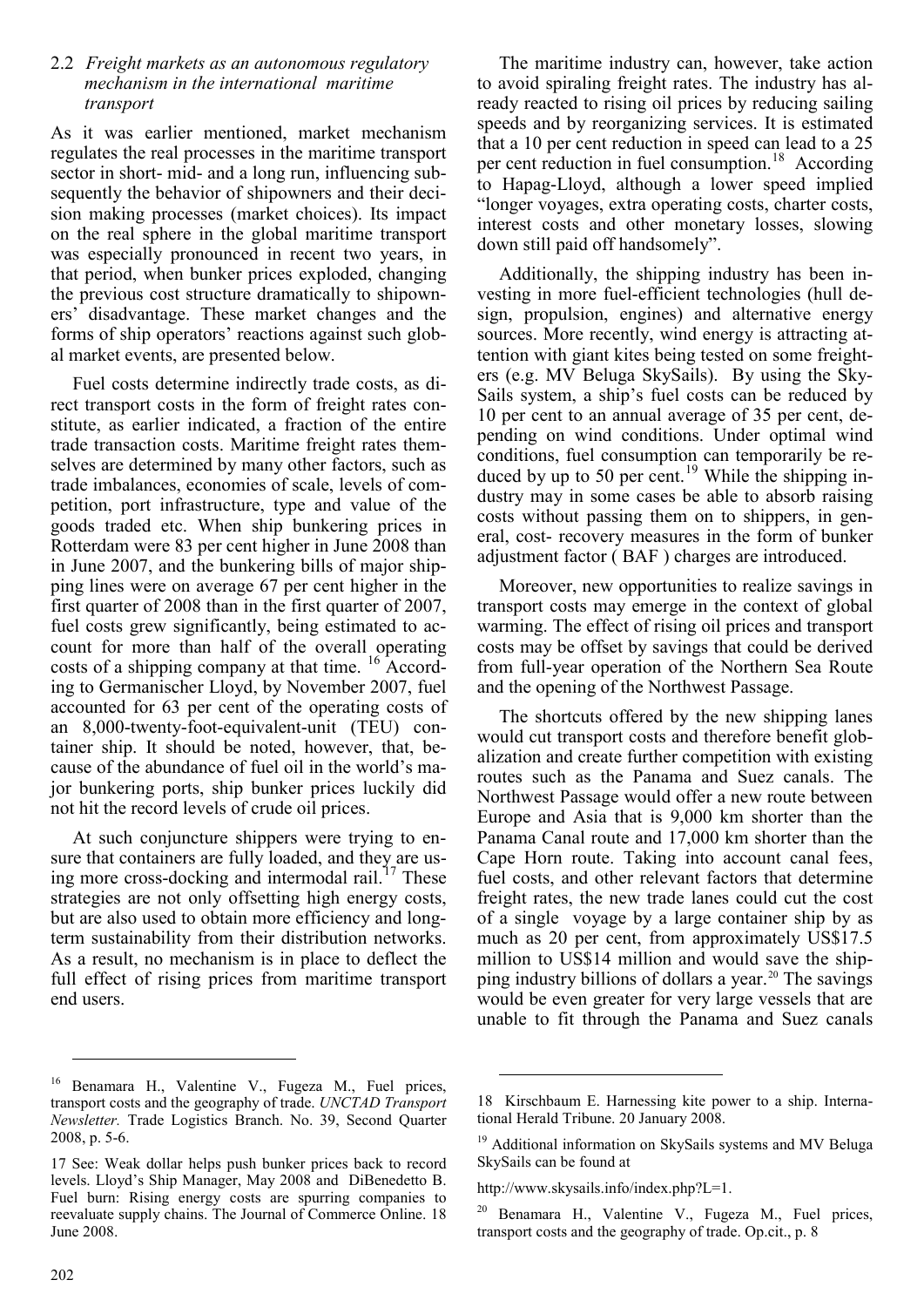and so currently sail around the Cape of Good Hope and Cape Horn. [21](#page-6-0)

All above presented shipowners' strategies and forms of conducts and behaviors undertaken in response to market pressure, aimed at better supplyside applying to the new demand-side constellation, clearly reflect the real regulatory power of freight markets and their impact on maritime transport sector. Hence, in spite of growing globalization and internationalization of shipping industry, market mechanism appears to be still dominant regulatory power in maritime transport sector.

#### 2.3 *International maritime transport policy and its regulatory role of global shipping industry*

International maritime transport policy, created directly or indirectly by international organizations (i.e. IMO, ILO, HELCOM, EMSA) and international (regional) groupings of countries (EU, NAFTA, BSSC, etc.), constitutes in contemporary world very important and powerful regulatory mechanism of the whole shipping sector. It completes the still functioning, typical for this open, international transport sector, autonomous regulatory mechanism. The latter, however, due to commonly known weaknesses, is in fact unable to solve many nowadays emerging serious threats caused by shipping activity in global scale and problems affecting maritime transport (safety and security, social and environmental problems and many others). Consequently, it has to be supplemented by additional, public regulatory regime worked out by strong and influential international bodies.

To that group belongs primarily IMO, which plays the most important role in composing such regulatory subsystem in the world scale. The majority of conventions adopted under the auspices of IMO or for which this organization is otherwise responsible, fall into three main categories. The first group is concerned with maritime safety; the second with the prevention of marine pollution; and the third with liability and compensation, especially in relation to damage caused by pollution.<sup>[22](#page-6-1)</sup> Outside these major groupings are a number of other conventions dealing with facilitation, tonnage measurement, unlawful acts against shipping and salvage, etc. Tak-

Security Implications of Global Warming. *Foreign Affairs*.

 $\overline{a}$ 

ing into account the number of the IMO regulatory instruments existing in form of conventions and protocols amending the first ones, as well as number of contracting parties (countries) and the percentage of world tonnage covered by each of those legal instruments, it may be claimed that this organization creates a real global shipping policy constituting the backbone of the world maritime transport regulatory mechanism.

In addition to IMO, in formation the widely understood economic, social, technical and environmental order in the world shipping industry participates ILO, too. It prepares conventions and recommendations concerning regulation of social standards in maritime sector. The organization has set out many minimum requirements for decent work in the maritime industry. Recently, in 2006, ILO has adopted a new consolidated Convention ( C 186 ) that provides a comprehensive labor charter for the world's 1.2 million or even more seafarers, addressing the evolving realities and needs of a sector that handles 90 per cent of the world's trade.  $^{23}$  $^{23}$  $^{23}$ 

The new ILO's Maritime Labor Convention, 2006 clearly sets out a seafarers' "bill of rights". Its provisions will help to meet the demand for quality shipping, which is crucial to the global economy. The convention will apply to all ships engaged in commercial activities with the exception of fishing vessels. The new Convention consolidates and updates 68 existing ILO maritime conventions and recommendations adopted since 1920, among them convention 147 of 1976 /*Merchant Shipping (Minimum Standards) Convention/,* convention C165 ( 1987 ), C178 and C180 of 1996, simultaneously enforcing revision of 37 other ILO's conventions.<sup>2</sup>

The new convention is designed to encourage compliance by operators and owners of ships and strengthen enforcement of standards at all levels, including provisions for onboard and onshore complaint procedures for seafarers regarding the shipowners' and shipmasters' supervision of conditions on their ships, the flag States' jurisdiction and control over their ships.

The Convention sets minimum requirements for seafarers to work on a ship and contains provisions on conditions of employment, hours of work and rest, accommodation, recreational facilities, food and catering, health protection, medical care, welfare and social security protection.

Under the new convention, ships that are larger than 500 GT and engaged in international voyages

-

<span id="page-6-0"></span><sup>21.</sup>Begerson S. G,. Arctic Meltdown – The Economic and

March/April 2008.

<span id="page-6-3"></span><span id="page-6-2"></span><span id="page-6-1"></span><sup>&</sup>lt;sup>22</sup> The full compilation of all IMO conventions and protocols amending the conventions along with their status indicating the date of entry into force, number of contracting states as well a tonnage percentage covered by each of those lawful instruments is listed on IMO website www.imo.org/Dynamic/Search /Index.asp

<sup>23</sup> www.namma.org/resources/iloNewCharter2006.htm

 $24$  Countries that do not ratify the new Convention will remain bound by the previous Conventions that they have ratified, although those instruments will be closed to further ratification.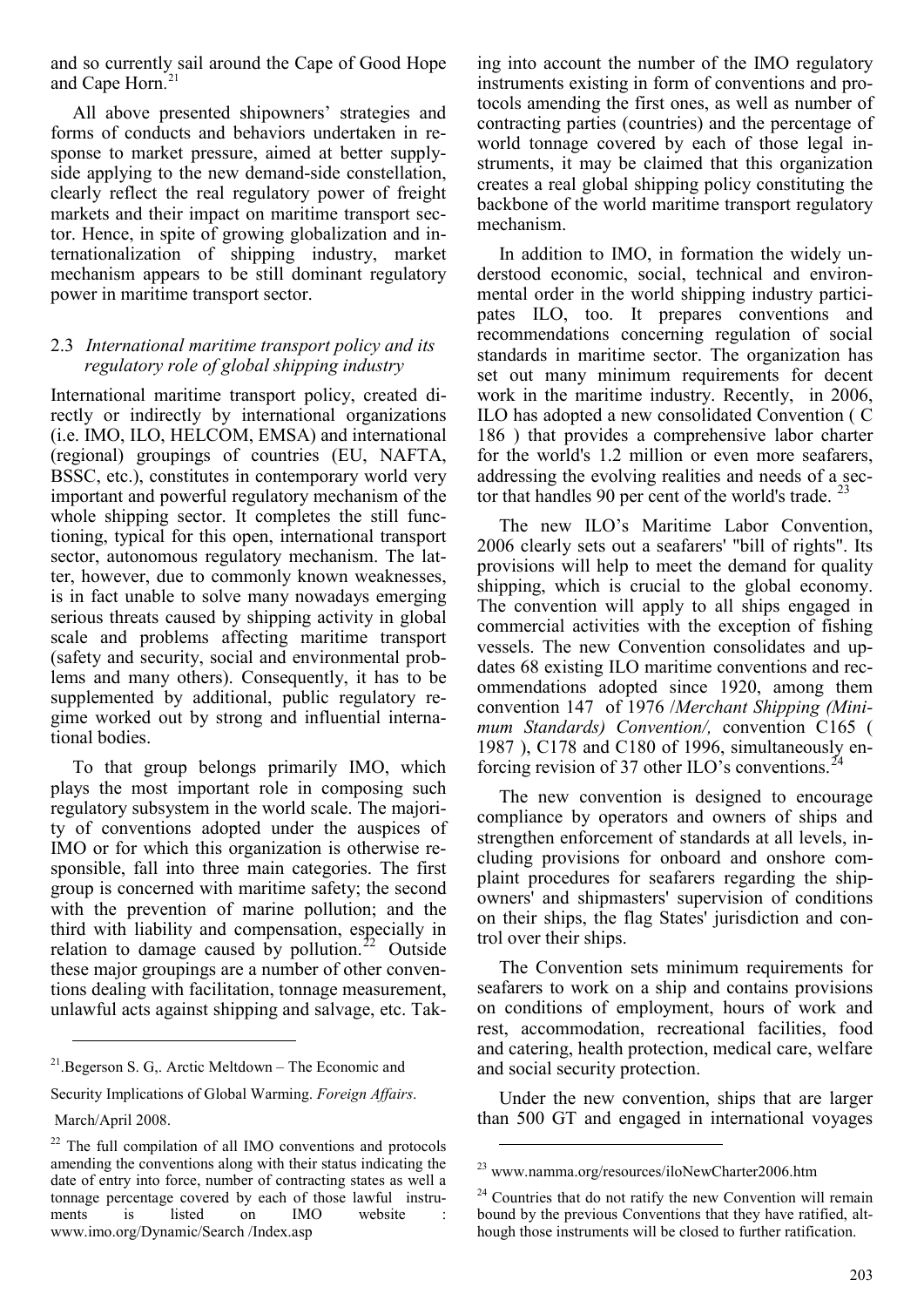or voyages between foreign ports will be required to carry a "Maritime Labor Certificate" and a "Declaration of Maritime Labor Compliance". The Declaration sets out shipowners' plans for ensuring that applicable national laws, regulations or other measures required to implement the Convention are complied with on an ongoing basis. Shipmasters will then be responsible for carrying out the ship-owners' stated plans and keeping proper records to provide evidence of compliance with the convention. The flag State will review the shipowners' plans and verify and certify that they are in place and being implemented. This will put pressure on shipowners that disregard the law, but will remove pressure from those that comply.

Discussing international maritime transport policy, it should be noticed that EU is strongly committed in setting-up such regulatory mechanism and not only within the Community. The European Commission's transport policy aims at the harmonious performance of the European maritime transport system as a whole. It has performed at once two strategic goals. Over the years, the Commission has built a quite comprehensive regulatory framework encouraging the efficiency of ports and maritime transport services, *inter alia* reinforcing market position of EU fleet flying member states' flags and strengthening competitive advantages for EU shipowners in benefit of all other economic sectors and of the final consumers on one hand and safety as well as security in shipping activities on the other. The Commission supports actively the efforts of the EU member states to promote a European merchant fleet offering quality shipping services in Europe and, what is important, all over the world. The Commission is also promoting short sea connections between all the maritime regions of the European continent, as this transport mode represents an opportunity to solve road congestion problems while reducing significantly the environmental impact of the overall transport and supply chains. Thanks to the Commission's decisive action, Europe is protected today with very strict safety rules preventing sub-standard shipping and reducing the risk of environmental catastrophes (i.e. strict requirements for double hull tankers, accelerating phasing-out single-hull tankers, etc). The recent EU actions and regulations concerning maritime safety will, hopefully limit the number of the maritime accidents. The packages Erika I, Erika II or the newest third package of maritime safety measures should yield gradual but significant improvement of maritime safety<sup>[25](#page-7-0)</sup>. The Commission also works actively against piracy and terrorism threats. Other important field of activity of the EC concerns the social dimension, looking after working conditions, health and safety issues and professional

qualifications of seafarers. Finally, the EC works for the protection of citizens as users of maritime transport services, ensuring safe and secure conditions, looking after their passengers rights and examining the adequacy of the public service maritime transport connections proposed by EU member states. Last but not least, due to the growing environmental constraints, maritime transport is also regarded in the EU as the potential area of the internalization of external costs its generates in the global scale. Admittedly, it participate in total sum of external costs at relatively low level, but some cost categories relating to air pollution  $(SO_x, NO_x, etc.)$ and ships' accidents ( mainly oil spills) regarding as typical maritime externalities amount to quite significant sums in global scale. Due to that, in close cooperation with IMO, EC intends within the EU's sustainable maritime transport policy to include this sector into its regulatory framework concerning in-ternalization of external costs.<sup>[26](#page-7-1)</sup> In case of accomplishing that objective, it would be the deeper every known form of public intervention into the real sphere of international maritime transport.

#### 3 CONCLUSIONS

-

Currently functioning maritime transport regulatory system with its typical dual mechanism interacting international shipping's real sphere, strongly affects both operational sphere and development of maritime transport in global scale. There are widely seen numerous global effects of its regulatory activity, such as:

- 1 creation of international order in this transport sector based on common, widely accepted international standards relating to technical, operational, economic, social and environmental aspects,
- 2 growing safety and security at sea as well as security of maritime supply chains; it means, that shipping is getting less risky and more reliable as a mode of transport, strongly supporting the development of seaborne trade,
- 3 enhancing intermodal competitiveness of maritime transport operators, especially against road haulage carriers by promoting short sea shipping, development of intermodal transport and new concepts of logistics supply chain management. Consequently, maritime transport will be stronger committed in accomplishment widely promoted strategy of sustainable development (EC concept of Greener Transport),
- 4 increase in maritime transport operational productivity which should bring about its higher effi-

<sup>&</sup>lt;sup>26</sup> Greening Transport. COM(2008)433 final. Brussels. 8.7.2008

<span id="page-7-1"></span><span id="page-7-0"></span><sup>25</sup> 2006. *Maritime Transport Policy.* European Commission.